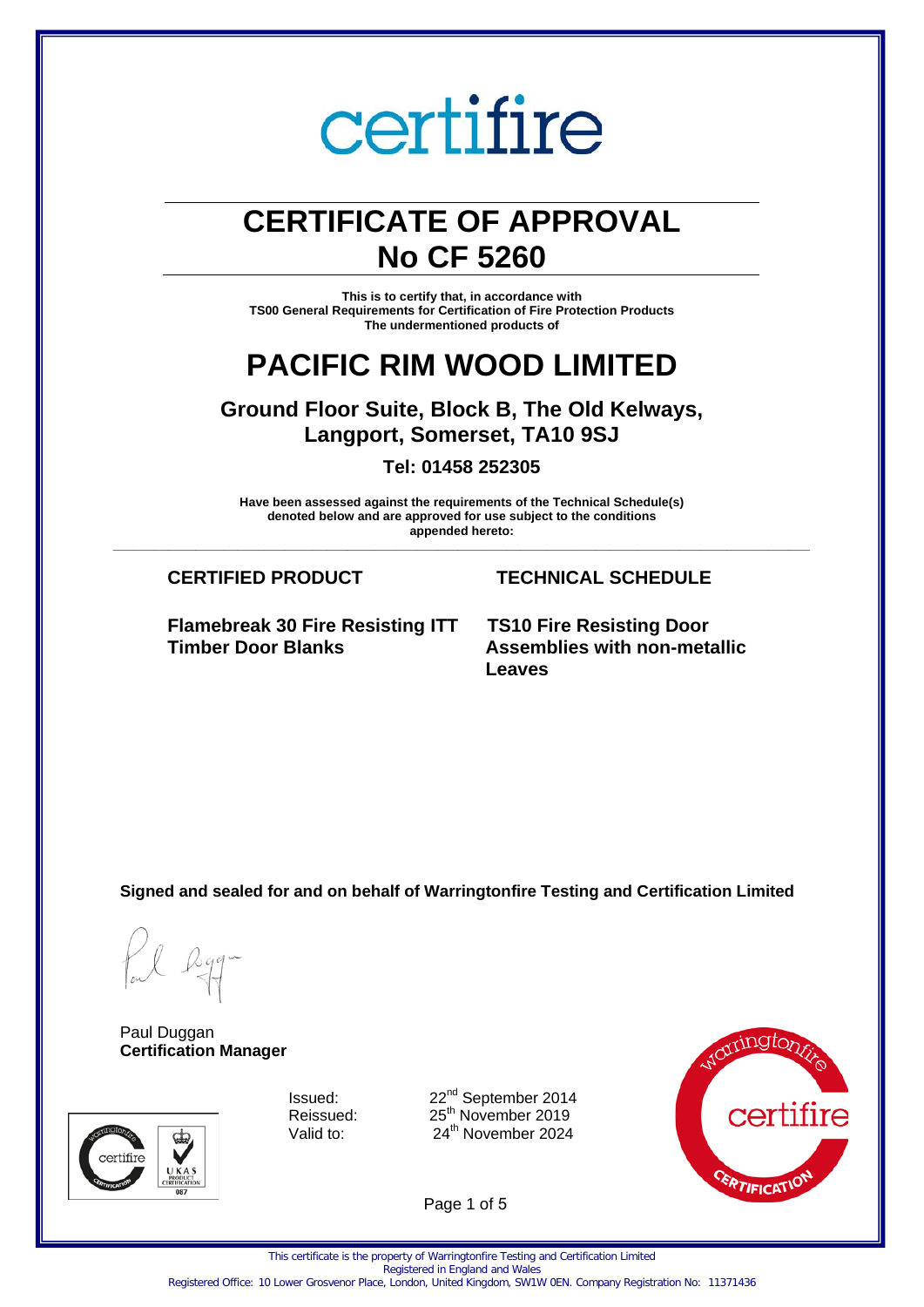## **CERTIFICATE No CF 5260 PACIFIC RIM WOOD LIMITED**

#### **Pacific Rim Wood Limited. Flamebreak 30 - 44 mm Timber Door Blanks**

This approval relates to the use of the above doors in providing fire resistance of 30 minutes insulation (if incorporating not more than 20% of uninsulating glass) and 30 minutes integrity as defined in BS 476: Part 22: 1987. Subject to the undermentioned conditions, the doors would be expected to meet the relevant requirements of BS 9999 for FD30 door assemblies when used in accordance with the provisions therein.

- 1. This certification is provided to the client for their own purposes and we cannot opine on whether it will be accepted by Building Control authorities or any other third parties for any purpose.
- 2. The doors are approved on the basis of:
	- i) Initial type testing
	- ii) A design appraisal against TS10
	- iii) Inspection and surveillance of factory production control
	- iv) Certification under a CERTIFIRE approved Quality Management System
	- v) Audit testing in accordance with TS10
- 3. The doors comprise tri-laminate hardwood cored, timber framed leaves in various finishes for use with timber frames, with intumescent edge seals (ITT FD30).
- 4. This approval is applicable to both complete door assemblies and door leaves. Where the door is not supplied in a fully fitted form it is a condition of this approval that an agreed Data Sheet accompanies the product and is complied with in its entirety. Failure to do so will invalidate this approval and may jeopardise the fire performance of the door.
- 5. This approval is applicable to single-action, single and double-leaf, latched and unlatched, glazed and unglazed ITT assemblies, with or without offset rebated meeting stiles at leaf dimensions up to those detailed within Tables 1, 2 and 3 below.
- 6. Glazing shall only be undertaken by a CERTIFIRE approved Licensed Door Processor, and shall be in accordance with the Data Information Sheet and construction specification. No site cutting or glazing of apertures is permitted.
- 7. Hardware items, including closing devices and intumescent fire seals, shall as specified in the Data Sheet.
- 8. The door assembly shall be mechanically fixed to wall constructions having a fire resistance of at least 30 minutes.

**Signed** AM/004

fil egg-

Issued: 22nd September 2014 Reissued: 25<sup>th</sup> November 2019<br>Valid to: 24<sup>th</sup> November 2024 24<sup>th</sup> November 2024

Page 2 of 5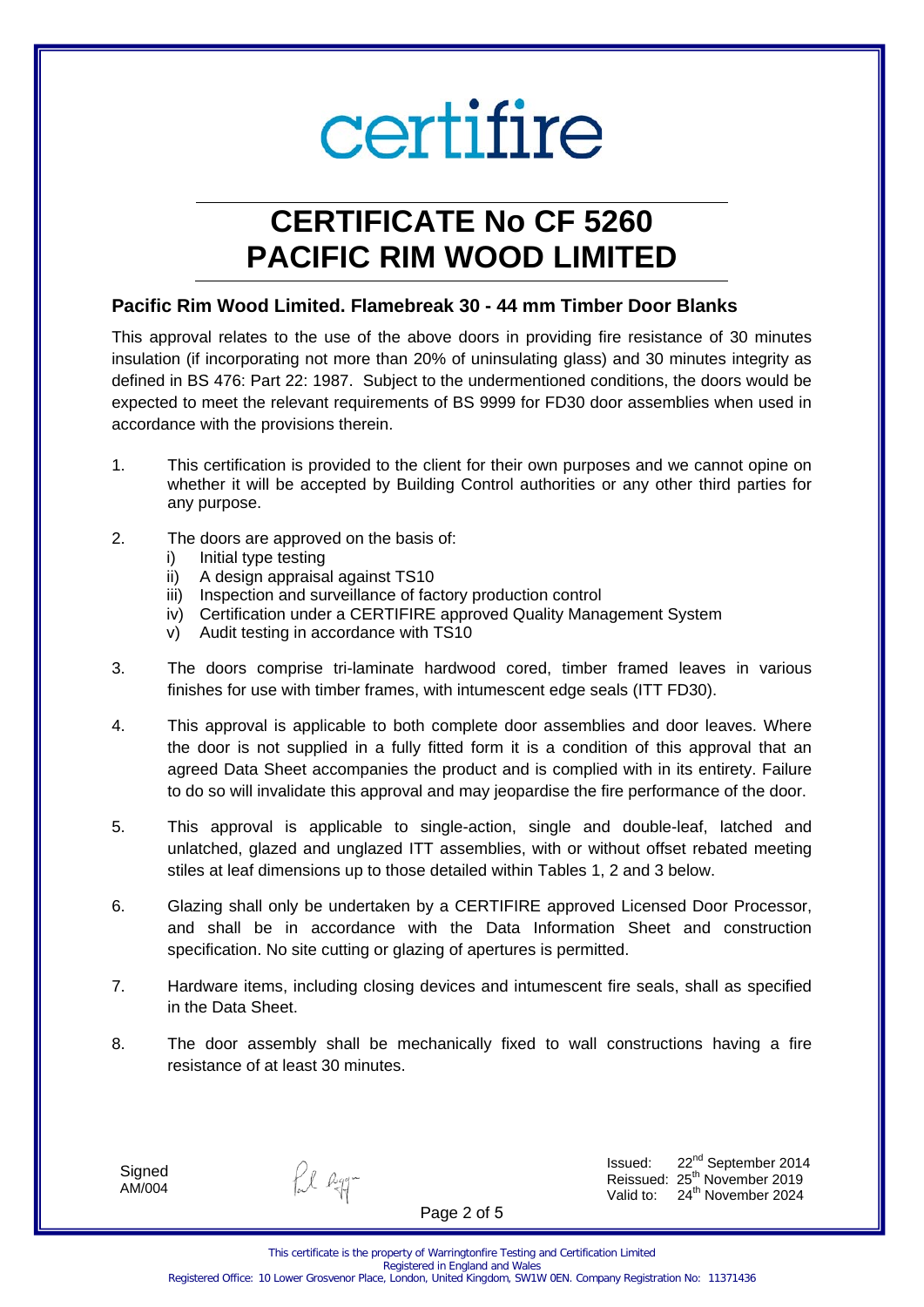## **CERTIFICATE No CF 5260 PACIFIC RIM WOOD LIMITED**

9. Labels to the CERTIFIRE design, or approved by CERTIFIRE, referencing CERTIFIRE and CERTIFIRE Ref. No. CF5260 and FD30 classifications resistance shall be affixed to each door in the prescribed position.

#### **Pacific Rim Wood Limited. Flamebreak 30 - 44 mm Timber Door Blanks**

10. This approval relates to on-going production. The product and/or its immediate packaging is identified with the manufacturer's name, the product name or number, the CERTIFIRE name or name and mark, together with the CERTIFIRE certificate number and application when appropriate.

#### **Table 1. Flamebreak FF630 Maximum Permitted Door Leaf Dimensions for Fire Performance**

| Door assembly configuration                                                                                                                                                                                                              | <b>Maximum Height</b><br>(mm) | <b>Maximum Width</b><br>(mm) | Area<br>(m <sup>2</sup> ) |
|------------------------------------------------------------------------------------------------------------------------------------------------------------------------------------------------------------------------------------------|-------------------------------|------------------------------|---------------------------|
| <b>Flamebreak FF630</b><br>Single-Acting, Single-Leaf<br>Latched / Unlatched<br>Lorient LP1504 15 mm wide by 4 mm<br>thick intumescent                                                                                                   | 2216<br>(at 916 wide)         | 931<br>(at 2180 high)        | 2.03                      |
| <b>Flamebreak FF630</b><br>Single-Acting, Single-Leaf<br>Latched / Unlatched<br>Pyroplex 8500 10 mm wide by 4 mm<br>thick intumescent                                                                                                    | 2540<br>(at 1036 wide)        | 1076<br>(at 2445 high)       | 2.63                      |
| <b>Flamebreak FF630</b><br>Single-Acting, Double-Leaf<br>Latched / Unlatched<br><b>Square meeting edges</b><br>Lorient LP2004 20 mm wide by 4 mm<br>thick intumescent<br>(Single LP2004 20 mm wide by 4 mm<br>thick to one meeting edge) | 2600<br>(at 1004 wide)        | 1150<br>(at 2269 high)       | 2.61                      |

#### **Note:** Under no circumstances must either the maximum height or maximum width be exceeded without separate CERTIFIRE approval.

Double-leaf dimensions given in the table above relate to each leaf.

**Signed** AM/004

fil Ryg-

Issued: 22nd September 2014 Reissued:  $25<sup>th</sup>$  November 2019<br>Valid to:  $24<sup>th</sup>$  November 2024 24<sup>th</sup> November 2024

Page 3 of 5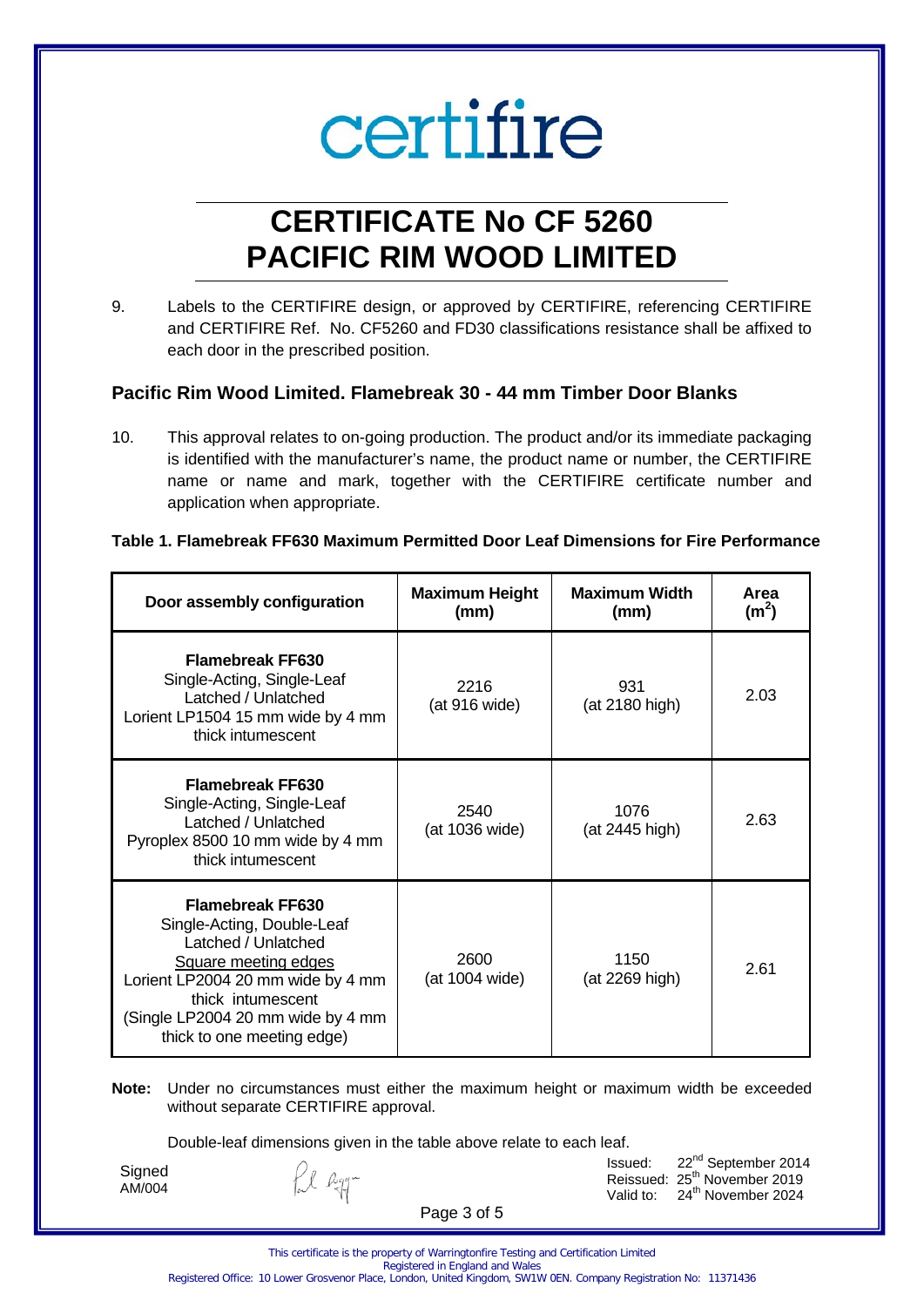## **CERTIFICATE No CF 5260 PACIFIC RIM WOOD LIMITED**

### **Pacific Rim Wood Limited. Flamebreak 30 - 44 mm Timber Door Blanks**

|  |  | Table 2. Flamebreak 630 Maximum Permitted Door Leaf Dimensions for Fire Performance |
|--|--|-------------------------------------------------------------------------------------|
|  |  |                                                                                     |

| Door assembly configuration                                                                                                                                                                                              | <b>Maximum Height</b><br>(mm) | <b>Maximum Width</b><br>(mm) | Area<br>(m <sup>2</sup> ) |
|--------------------------------------------------------------------------------------------------------------------------------------------------------------------------------------------------------------------------|-------------------------------|------------------------------|---------------------------|
| <b>Flamebreak 630</b><br>Single-Acting, Single-Leaf<br>Latched / Unlatched<br>Lorient LP1504 15 mm wide by<br>4 mm thick intumescent                                                                                     | 2216<br>(at 916 wide)         | 931<br>(at 2180 high)        | 2.03                      |
| <b>Flamebreak 630</b><br>Single-Acting, Single-Leaf<br>Latched / Unlatched<br>Pyroplex 8500 10 mm wide by 4 mm<br>thick intumescent                                                                                      | 2540<br>(at 1036 wide)        | 1076<br>(at 2445 high)       | 2.63                      |
| Flamebreak 630<br>Single-Acting, Double-Leaf<br>Latched / Unlatched<br>Square meeting edges<br>Lorient LP2004 20 mm wide by<br>4 mm thick intumescent<br>(Single LP2004 20 mm wide by<br>4 mm thick to one meeting edge) | 2600<br>(at 1004 wide)        | 1150<br>(at 2269 high)       | 2.61                      |

**Note:** Under no circumstances must either the maximum height or maximum width be exceeded without separate CERTIFIRE approval.

Double-leaf dimensions given in the table above relate to each leaf.

**Signed** AM/004

fil agg-

Issued: 22<sup>nd</sup> September 2014 Reissued:  $25<sup>th</sup>$  November 2019<br>Valid to:  $24<sup>th</sup>$  November 2024  $24<sup>th</sup>$  November 2024

Page 4 of 5

This certificate is the property of Warringtonfire Testing and Certification Limited Registered in England and Wales Registered Office: 10 Lower Grosvenor Place, London, United Kingdom, SW1W 0EN. Company Registration No: 11371436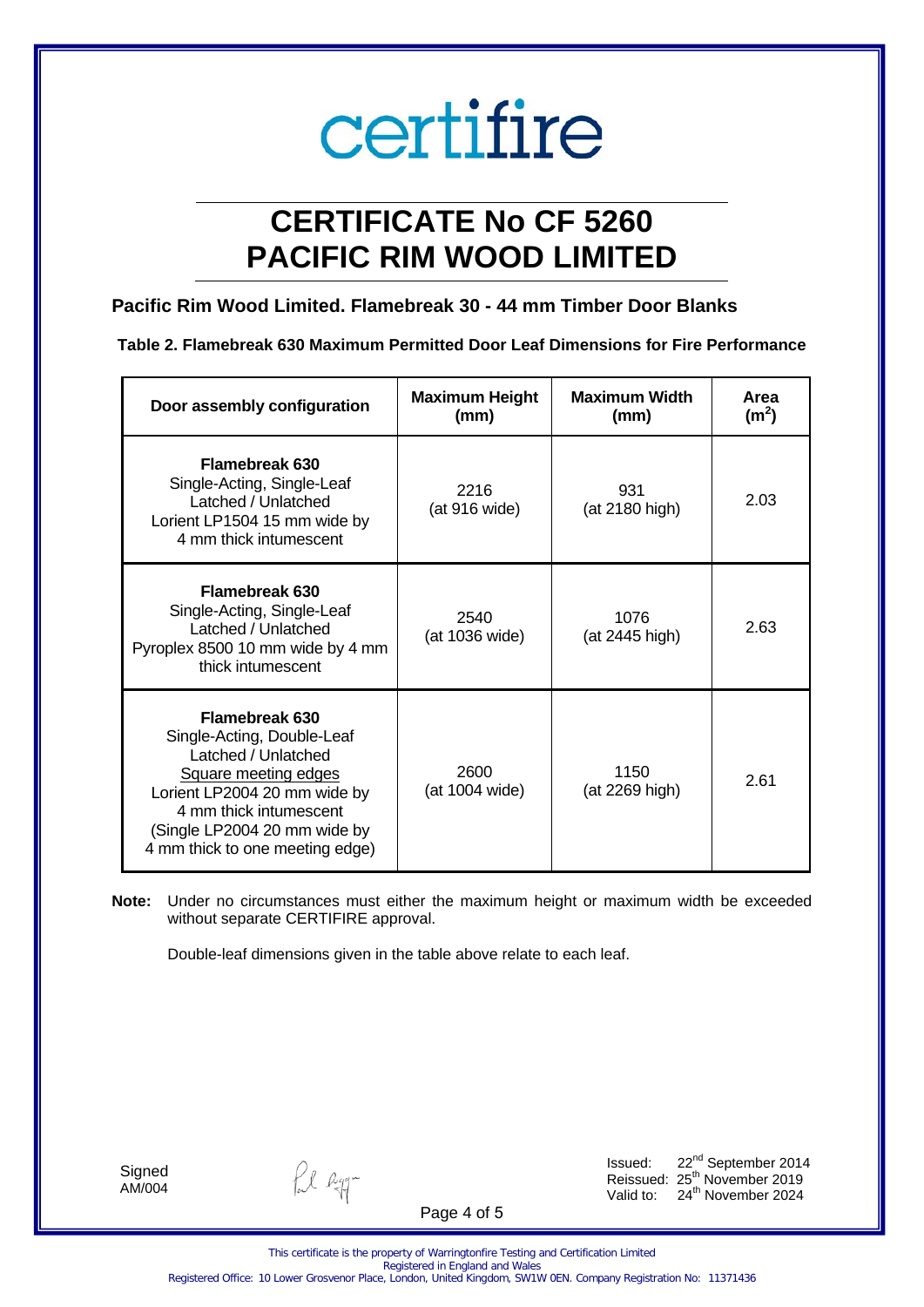## **CERTIFICATE No CF 5260 PACIFIC RIM WOOD LIMITED**

### **Pacific Rim Wood Limited. Flamebreak 30 - 44 mm Timber Door Blanks**

|  | Table 3. Flamebreak 430 Maximum Permitted Door Leaf Dimensions for Fire Performance |  |  |  |  |  |
|--|-------------------------------------------------------------------------------------|--|--|--|--|--|
|--|-------------------------------------------------------------------------------------|--|--|--|--|--|

| Door assembly configuration                                                                                                                                                                                                                                        | <b>Maximum Height</b><br>(mm) | <b>Maximum Width</b><br>(mm) | Area<br>(m <sup>2</sup> ) |
|--------------------------------------------------------------------------------------------------------------------------------------------------------------------------------------------------------------------------------------------------------------------|-------------------------------|------------------------------|---------------------------|
| Flamebreak 430<br>Single-Acting, Single-Leaf<br>Latched / Unlatched<br>Lorient LP1504 15 mm wide by<br>4 mm thick intumescent                                                                                                                                      | 2600<br>(at 1114 wide)        | 1150<br>(at 2519 high)       | 2.9                       |
| <b>Flamebreak 430</b><br>Single-Acting, Single-Leaf<br>Latched<br>Lorient LP2504 25 mm wide by<br>4 mm thick intumescent                                                                                                                                           | 3261<br>(at 1399 wide)        | 1486<br>(at 3070 high)       | 4.56                      |
| <b>Flamebreak 430</b><br>Single-Acting, Single-Leaf<br>Unlatched<br>Lorient LP2504 25 mm wide by<br>4 mm thick intumescent                                                                                                                                         | 2698<br>(at 1154 wide)        | 1303<br>(at 2390 high)       | 3.11                      |
| <b>Flamebreak 430</b><br>Single-Acting, Double-Leaf<br>Latched / Unlatched<br>12 mm offset rebated or Square<br><b>Meeting edges</b><br>Lorient LP2504 25 mm wide by<br>4 mm thick intumescent<br>(Single LP1004 10 mm wide by<br>4 mm thick to each meeting edge) | 2541<br>(at 1075 wide)        | 1075<br>(at 2541 high)       | 2.73                      |
| <b>Flamebreak 430</b><br>Single-Acting, Double-Leaf<br>Latched / Unlatched<br>Square meeting edges<br>2No. Pyroplex 8500 10 x 4 mm<br>intumescent (2No. Pyroplex 8500 10<br>x 4 mm to meeting one edge)                                                            | 2900<br>(at 1088 wide)        | 1250<br>(at 2525 high)       | 3.16                      |

**Note:** Under no circumstances must either the maximum height or maximum width be exceeded without separate CERTIFIRE approval.

Double-leaf dimensions given in the table above relate to each leaf.

**Signed** AM/004

Ll Ryg-

Issued: 22<sup>nd</sup> September 2014 Reissued:  $25<sup>th</sup>$  November 2019<br>Valid to:  $24<sup>th</sup>$  November 2024  $24<sup>th</sup>$  November 2024

Page 5 of 5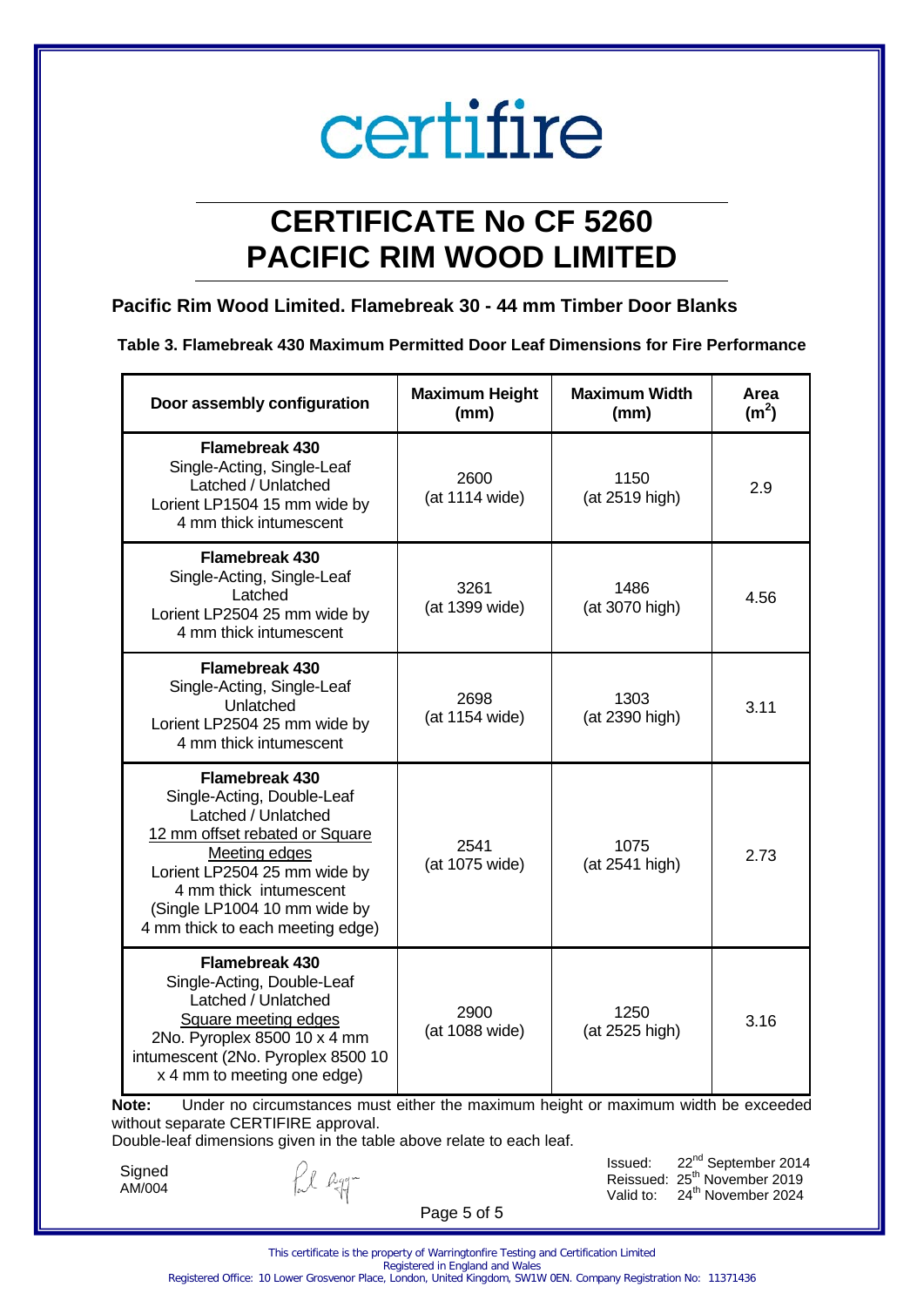### **CF 5260 DATA SHEET**

#### **PACIFIC RIM WOOD LIMITED. FLAMEBREAK 30 - 44 MM TIMBER DOOR BLANKS**

#### **1. General**

This door leaf has been fire tested and is certified by CERTIFIRE as being capable of providing fire resistance of 30 minutes integrity and 30 minutes insulation (if incorporating not more than 20% of uninsulated glass) as defined in BS 476: Part 22: 1987, when installed in accordance with the following conditions. Subject to these, the door will meet the relevant requirements of BS 9999 for FD30 when used in accordance with the provisions therein.

In recognition of this, the leaf carries a prefixed label on the top or hanging edge of the door, issued under the terms of the CERTIFIRE scheme. This label uniquely identifies the door leaf, the manufacture of which complies with a CERTIFIRE approved Quality Management System and is subject to on-going surveillance. This label shall not be removed.

It is emphasised that the certification is conditional upon the following instructions being complied with in their entirety. Failure to do so will invalidate this approval and may jeopardise the fire performance of the door.

#### **2. Door Leaf Dimensions**

This approval is applicable to single-action, single and double-leaf, latched and unlatched, assemblies at leaf dimensions up to those detailed within Tables 1, 2 and 3 below.

| Table 1. Flamebreak FF630 - Max. Permitted Door Leaf Dimensions for Fire Performance |  |  |
|--------------------------------------------------------------------------------------|--|--|
|--------------------------------------------------------------------------------------|--|--|

| Door assembly configuration                                                                                                                                                                   | Max. Height<br>(mm)    | Max. Width<br>(mm)     | Max. Area<br>(m <sup>2</sup> ) |
|-----------------------------------------------------------------------------------------------------------------------------------------------------------------------------------------------|------------------------|------------------------|--------------------------------|
| <b>Flamebreak FF630</b><br>Single-Acting, Single-Leaf<br>Latched / Unlatched<br>Lorient LP1504 15 x 4 mm intumescent                                                                          | 2216<br>(at 916 wide)  | 931<br>(at 2180 high)  | 2.03                           |
| <b>Flamebreak FF630</b><br>Single-Acting, Single-Leaf<br>Latched / Unlatched<br>Pyroplex 8500 10 x 4 mm intumescent                                                                           | 2540<br>(at 1036 wide) | 1076<br>(at 2445 high) | 2.63                           |
| <b>Flamebreak FF630</b><br>Single-Acting, Double-Leaf<br>Latched / Unlatched<br>Square meeting edges<br>Lorient LP2004 20 x 4 mm intumescent<br>(Single LP2004 20 x 4 mm to one meeting edge) | 2600<br>(at 1004 wide) | 1150<br>(at 2269 high) | 2.61                           |

Note: Under no circumstances must either the maximum height or maximum width be exceeded without separate CERTIFIRE approval.

Double-leaf dimensions given in the table above relate to each leaf.

 November 2019Page 1 of 11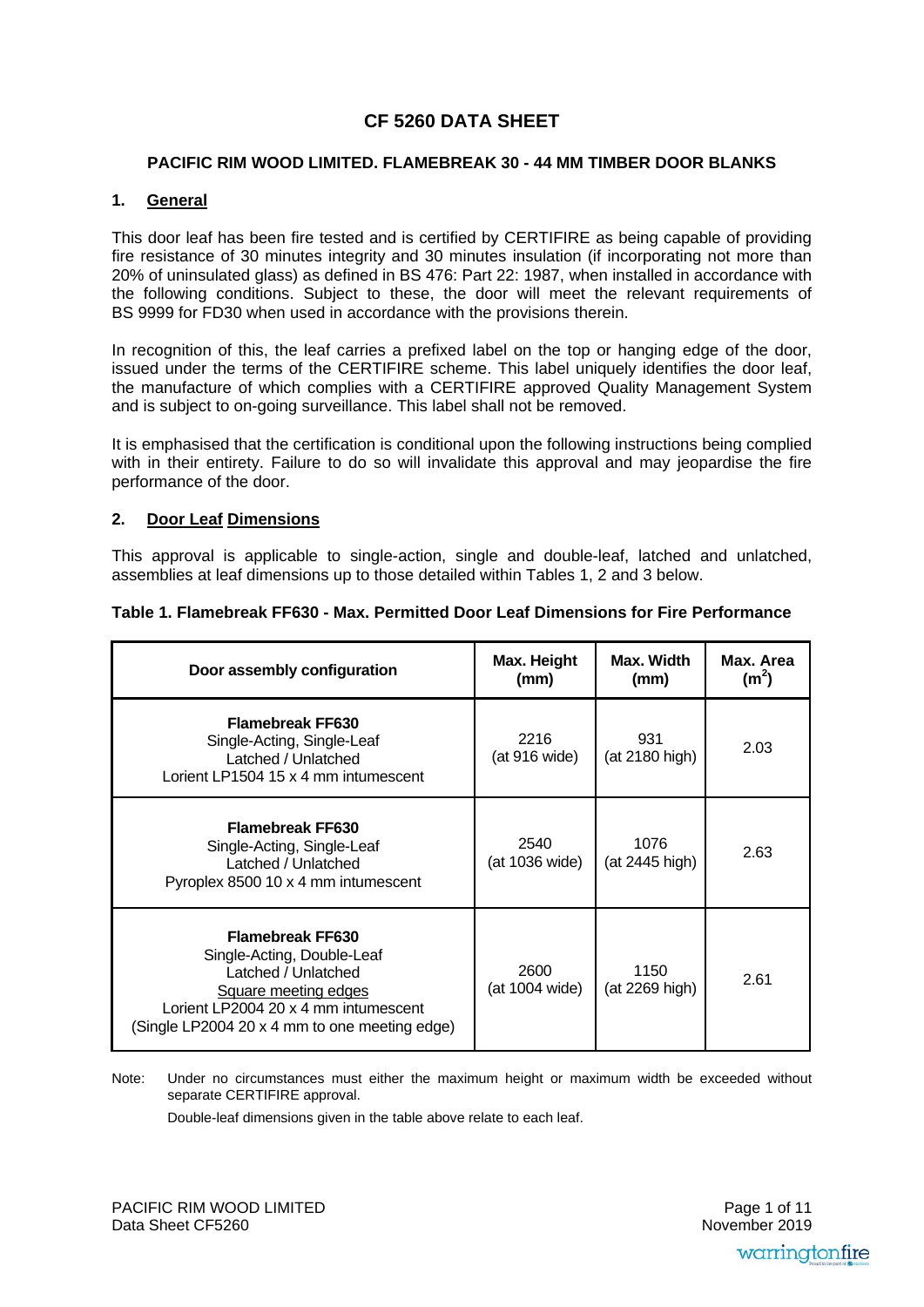| Door assembly configuration                                                                                                                                                                 | Max. Height<br>(mm)    | Max. Width<br>(mm)     | Max. Area<br>(m <sup>2</sup> ) |
|---------------------------------------------------------------------------------------------------------------------------------------------------------------------------------------------|------------------------|------------------------|--------------------------------|
| Flamebreak 630<br>Single-Acting, Single-Leaf<br>Latched / Unlatched<br>Lorient LP1504 15 x 4 mm intumescent                                                                                 | 2216<br>(at 916 wide)  | 931<br>(at 2180 high)  | 2.03                           |
| Flamebreak 630<br>Single-Acting, Single-Leaf<br>Latched / Unlatched<br>Pyroplex 8500 10 x 4 mm intumescent                                                                                  | 2540<br>(at 1036 wide) | 1076<br>(at 2445 high) | 2.63                           |
| <b>Flamebreak 630</b><br>Single-Acting, Double-Leaf<br>Latched / Unlatched<br>Square meeting edges<br>Lorient LP2004 20 x 4 mm intumescent (Single<br>LP2004 20 x 4 mm to one meeting edge) | 2600<br>(at 1004 wide) | 1150<br>(at 2269 high) | 2.61                           |

**Table 2. Flamebreak 630 Maximum Permitted Door Leaf Dimensions for Fire Performance** 

#### **Table 3. Flamebreak 430 Maximum Permitted Door Leaf Dimensions for Fire Performance**

| Door assembly configuration                                                                                                                                                                                          | Max. Height<br>(mm)    | Max. Width<br>(mm)     | Max. Area<br>(m <sup>2</sup> ) |
|----------------------------------------------------------------------------------------------------------------------------------------------------------------------------------------------------------------------|------------------------|------------------------|--------------------------------|
| <b>Flamebreak 430</b><br>Single-Acting, Single-Leaf<br>Latched / Unlatched<br>Lorient LP1504 15 x 4 mm intumescent                                                                                                   | 2600<br>(at 1114 wide) | 1150<br>(at 2519 high) | 2.9                            |
| <b>Flamebreak 430</b><br>Single-Acting, Single-Leaf<br>Latched<br>Lorient LP2504 25 x 4 mm intumescent                                                                                                               | 3261<br>(at 1399 wide) | 1486<br>(at 3070 high) | 4.56                           |
| <b>Flamebreak 430</b><br>Single-Acting, Single-Leaf<br>Unlatched<br>Lorient LP2504 25 x 4 mm intumescent                                                                                                             | 2698<br>(at 1154 wide) | 1303<br>(at 2390 high) | 3.11                           |
| <b>Flamebreak 430</b><br>Single-Acting, Double-Leaf<br>Latched / Unlatched<br>12 mm offset rebated or Square Meeting edges<br>Lorient LP2504 25 x 4 mm intumescent (Single<br>LP1004 10 x 4 mm to each meeting edge) | 2541<br>(at 1075 wide) | 1075<br>(at 2541 high) | 2.73                           |
| <b>Flamebreak 430</b><br>Single-Acting, Double-Leaf<br>Latched / Unlatched<br>Square meeting edges<br>2No. Pyroplex 8500 10 x 4 mm intumescent (2No.<br>Pyroplex 8500 10 x 4 mm to one meeting edge)                 | 2900<br>(at 1088 wide) | 1250<br>(at 2525 high) | 3.16                           |

Note: Under no circumstances must either the maximum height or maximum width be exceeded without separate CERTIFIRE approval.

Double-leaf dimensions given in the table above relate to each leaf.

יי<br>י Page 2 of 11 November 2019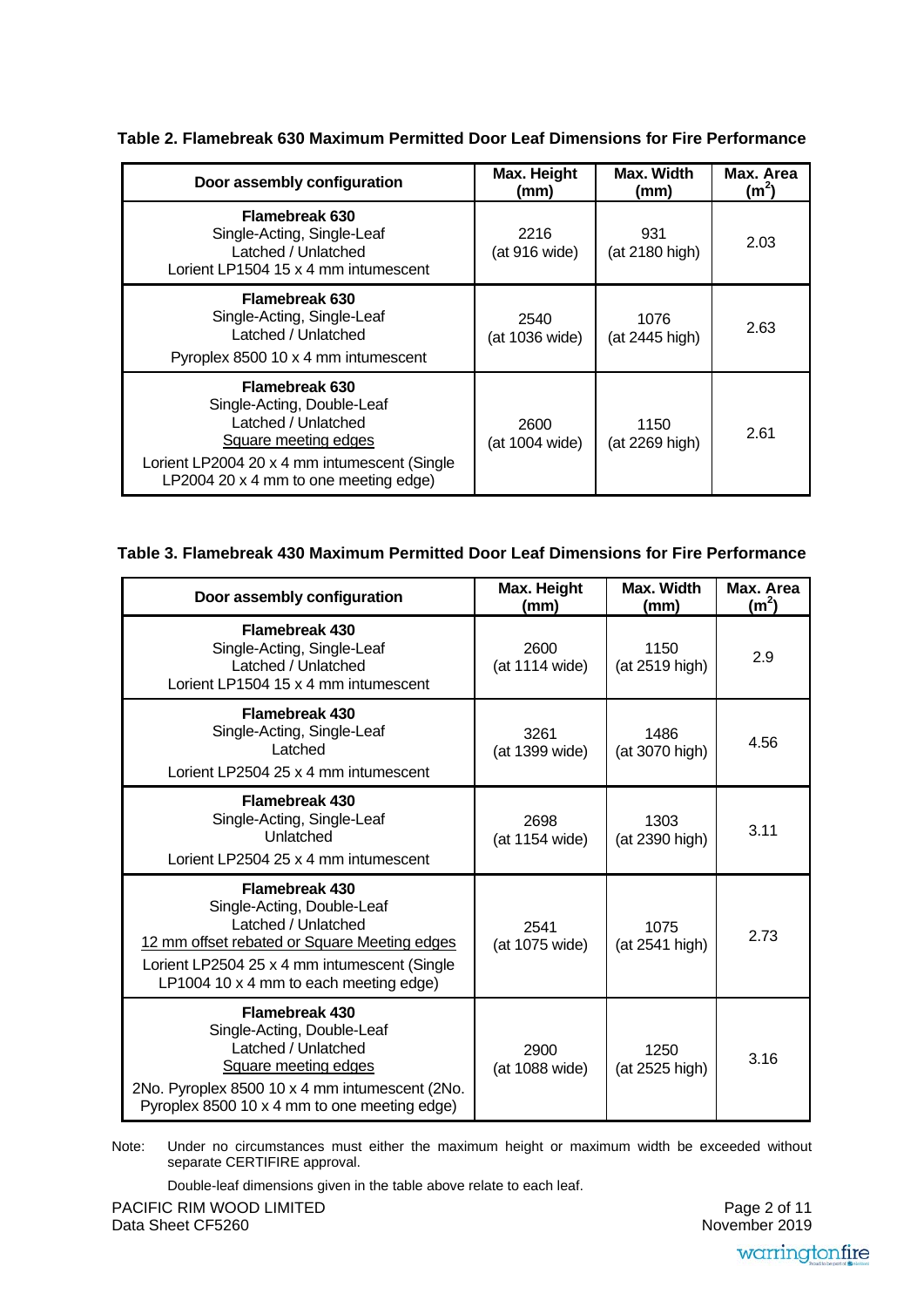#### **3. Door Frame**

To be any of the following:-

| Softwood or Hardwood  | Density:                                                                                                                      | 500 kg/m <sup>3</sup> min.                                                                                                                                                                          |  |
|-----------------------|-------------------------------------------------------------------------------------------------------------------------------|-----------------------------------------------------------------------------------------------------------------------------------------------------------------------------------------------------|--|
| <b>MDF</b>            | ii) Density:                                                                                                                  | 700 kg/m <sup>3</sup> min.                                                                                                                                                                          |  |
| Softwood, Hardwood or | iii) Dimensions:                                                                                                              | 70 mm by 30 mm min.                                                                                                                                                                                 |  |
| <b>MDF</b>            | iv) Door Stop:                                                                                                                | 12 mm deep pinned, screwed or rebated from<br>solid.<br>Where the stop is rebated from solid the<br>overall frame thickness must be increased by<br>12 mm to accommodate the 12 mm rebate<br>depth. |  |
| Jointing:             | Butt joints, mortice and tenon, mitred or half lapped joints with the<br>head screw fixed to the jambs using two steel screws |                                                                                                                                                                                                     |  |
| Door to frame gaps:   | Not to exceed 4.0mm except at threshold where up to 8 mm is<br>permitted and 3.5 mm at the meeting stiles*                    |                                                                                                                                                                                                     |  |

#### **4. Overpanels / Sidepanels**

Flush overpanels are only permitted with Flamebreak 430 door leaves, and the overpanel should be manufactured using the Flamebreak 430 core and constructional faces – stiles and rails may be omitted.

Flush overpanels may be included up to a maximum height of 615 mm and shall include 6 mm thick hardwood lippings (minimum) and opposing lipping to the leaf head, or a rebated 20 mm thick hardwood lipping with 22 mm wide by 12 mm deep rebate at the bottom edge, with a corresponding 20 mm thick rebated hardwood lipping in the top edge of the leaf. Overpanels shall be lipped on all edges.

Meeting edges shall incorporate a 10 x 4 mm Pyroplex 8500 graphite based intumescent seal in each rebate, or centrally within the leaf /overpanel thickness where a flush meeting edge is adopted.

Where rebated meeting edges are not incorporated on double-leaf assemblies, timber astragals (min 640kg/m3) are required at the junction between the bottom of the overpanel and the top edge of the doors.

Flush overpanels shall be screw fixed at maximum 400 mm centres from the back of the head and jambs and a maximum of 100 mm from each corner, into the centre of the panel to a depth of at least 30 mm.

Framed overpanels incorporating a transom rail 30 mm thick (minimum) softwood or hardwood, may be included up to a maximum size of 1000 mm high

Framed sidepanels including a mullion 30 mm thick (minimum) softwood or hardwood may be included up to maximum width of 1000 mm

Framed overpanels/sidepanels to be manufactured as per any of the door leaf specifications, but may omit all stiles and rails. Panels should be bedded against beads or the stop of the rebate and be screw fixed at minimum 400 mm centres.

Entire framed overpanel/sidepanel may be glazed in accordance with point 5 below

 November 2019Page 3 of 11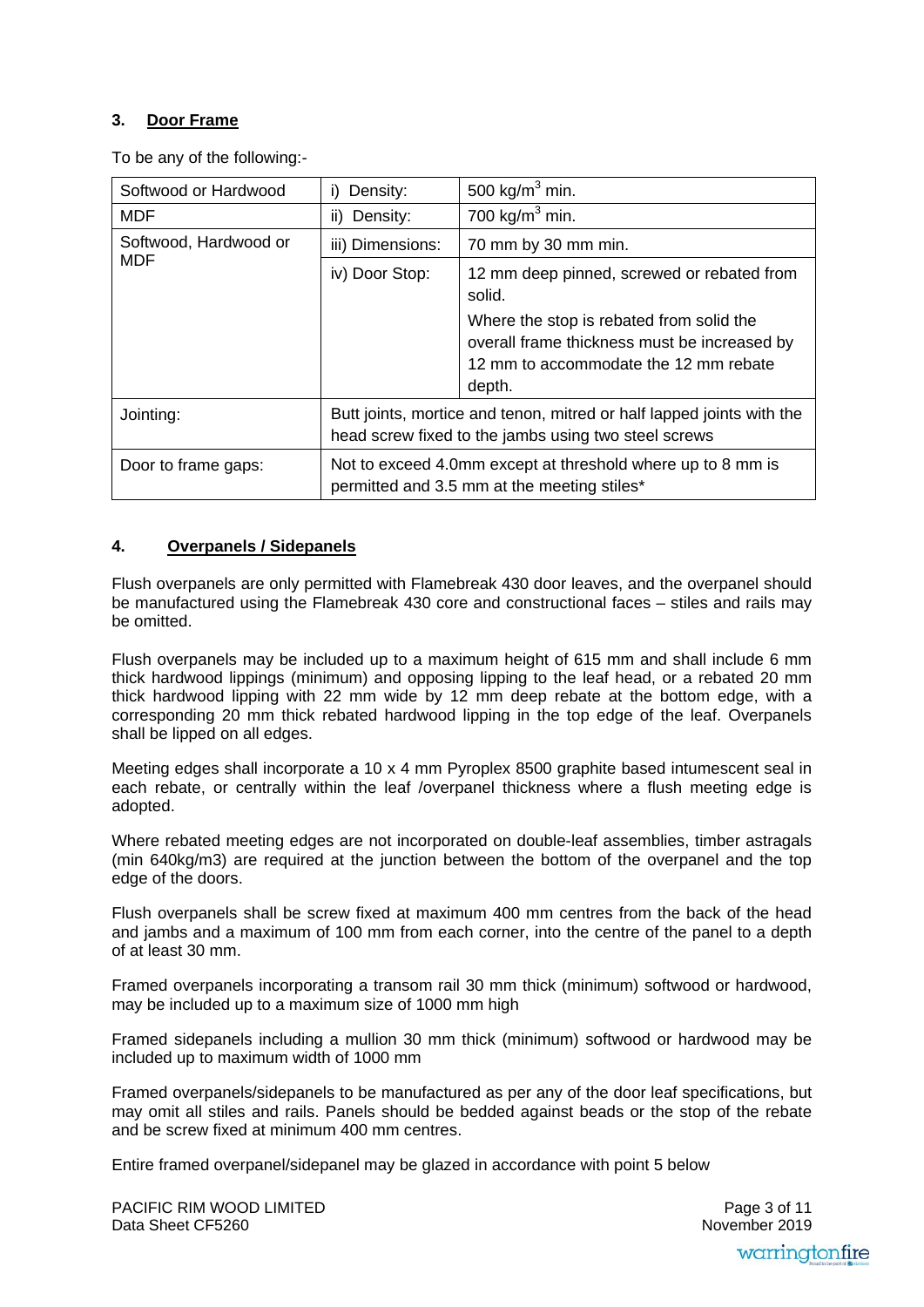#### **5. Glazed Fanlights and Sidelights**

Any CERTIFIRE approved glazing systems may be used providing the specification and installation details given in the appropriate certification documents are adhered to.

#### **6. Supporting Construction**

The door assemblies are approved to be installed in brick, block, masonry, timber or steel stud of minimum thickness 85 mm, providing at least 30 minutes fire resistance. Where stud partitions are used these should be suitably constructed to provide a secure fixing for the door assemblies as recommended by the partition manufacturer.

#### **7. Installation**

The opening may be lined with softwood or hardwood which shall be continuous and of minimum width, 85mm. Each door frame jamb to be fixed through to the wall at not less than four points with steel or nylon fixings at maximum 600 mm centres penetrating the wall to at least 50 mm. Architraves are optional with no restrictions on material, size or fixing.

Door assemblies shall be installed as stated in BS 8214. Suitable CERTIFIRE approved lineal gap sealing systems may also be utilised to protect the frame/supporting construction gap, subject to the conditions contained within the relevant certificate.

The use of third party accredited installers provides a means of ensuring that installations have been conducted by knowledgeable contractors, to appropriate standards, thereby increasing the reliability of the anticipated performance in fire.

#### **8. Leaf Size Adjustment**

Door leaves of this design have been tested in single & double leaf configuration both with & without stiles & bottom rails. This therefore permits the door leaves to be reduced in height and/or width without restriction, providing that reduction in height is made from the bottom edge only & the top rail remains in position.

Door leaves may therefore be trimmed to fit the frame by the following maximum amounts:

- Top: 3 mm applicable to doors both with and without lippings to the top edge
- Bottom: Unlimited\*
- Vertical edges: Unlimited\*\*

\* The bottom rail can be removed completely and remain unlipped

\*\* No lippings to be fitted - door blanks are supplied with perimeter stiles and rails as part of the core construction they may be reduced in width without the need to apply lippings to the leaf edges subject to the following restrictions:

- Single-acting, single-leaves maximum 2135 mm high by 915 mm wide.
	- The stiles are not reduced by more than 50% of the original dimension.
	- The stiles are reduced equally from both vertical edges.
	- The top rail must not be reduced by more than 3mm.
	- There are no limits to the reduction of the bottom rail.

\*\* Lippings to be fitted - Where the stiles have been completely removed the door leaf must be lipped to the vertical edges as a minimum with the option to apply lippings to the top and bottom leaf edges.

 November 2019Page 4 of 11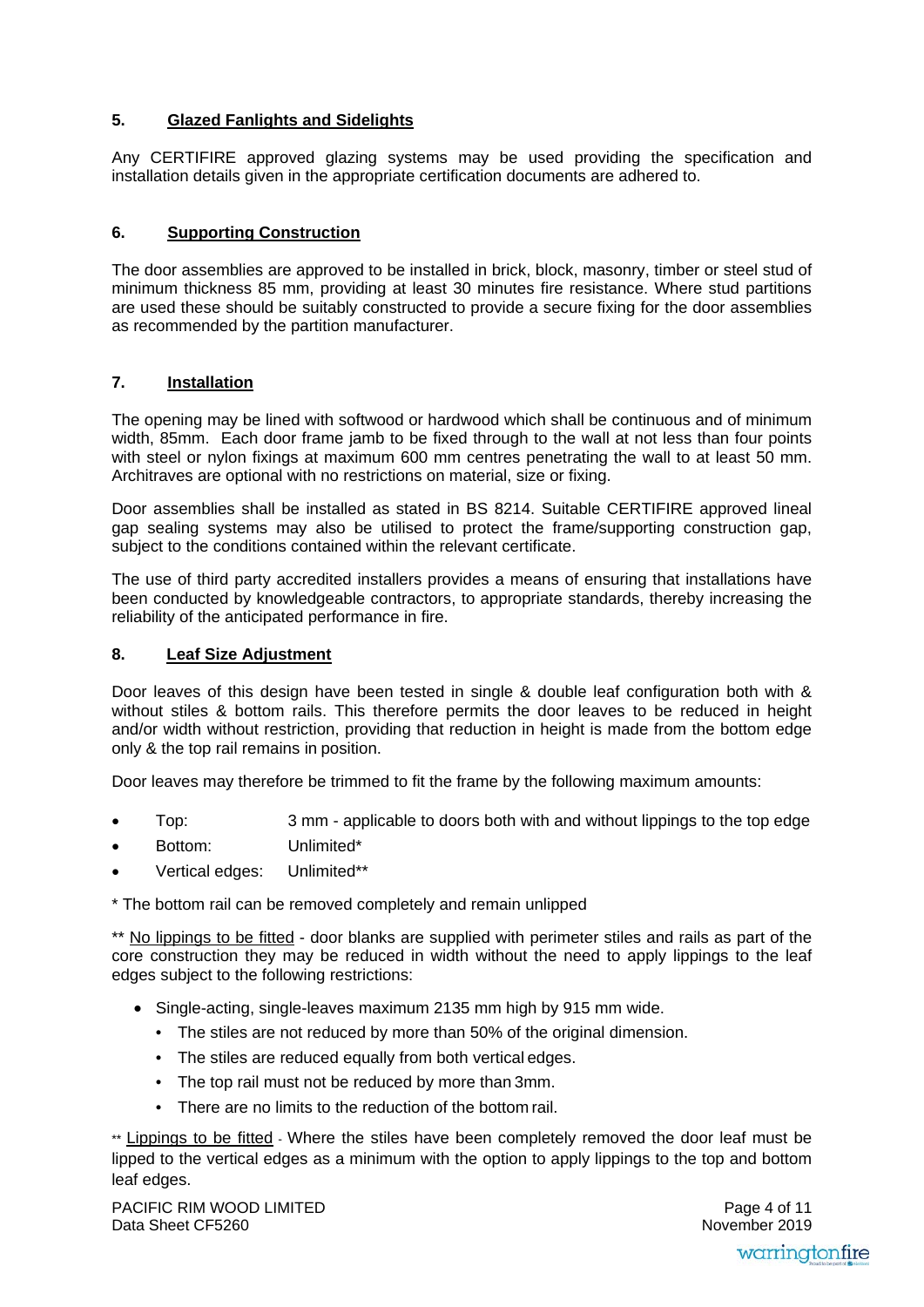Note that the maximum door to frame and door to threshold gaps specified shall not be exceeded, **nor shall the door edge fitted with the CERTIFIRE label be trimmed** since removal of the label will invalidate the certification.

The labelled edge may be subjected to minor 'shooting-in', providing the label is not damaged or removed in the process, and the amount of material removed does not exceed that stated previously.

#### **9. Lippings**

| Hardwood | Density:                                                                                                                                                                                                         | 640 kg/m <sup>3</sup> minimum                                                                                                                           |  |
|----------|------------------------------------------------------------------------------------------------------------------------------------------------------------------------------------------------------------------|---------------------------------------------------------------------------------------------------------------------------------------------------------|--|
|          | ii) Thickness:                                                                                                                                                                                                   | Minimum 6 mm                                                                                                                                            |  |
|          |                                                                                                                                                                                                                  | Maximum 20 mm                                                                                                                                           |  |
|          | iii) Adhesive:                                                                                                                                                                                                   | Urea Formaldehyde, Cascamite or PU                                                                                                                      |  |
| Notes:   | 8 of Data Sheet for full list of restrictions.                                                                                                                                                                   | Single-acting, single-leaf doors maximum 2135 mm high by 915 mm wide<br>complete with integral perimeter stiles and rails may be unlipped – see Section |  |
|          | All double-leaf assemblies and single leaf assemblies in excess of 2135 mm<br>high by 915 mm wide require lippings to the vertical leaf edges, with the option<br>for lippings to the top and bottom leaf edges. |                                                                                                                                                         |  |
|          | All doors, where the stiles have been completely removed, must be lipped to<br>the vertical edges as a minimum with the option to apply lippings to the top and<br>bottom leaf edges,                            |                                                                                                                                                         |  |

#### **10. Glazed Apertures**

All apertures to be factory prepared by a CERTIFIRE approved Licensed Door Processor. **No site cutting of apertures permitted as this will invalidate the certification.**

Door may incorporate CERTIFIRE approved glazing systems subject to the conditions contained within the relevant CERTIFIRE certificate (e.g. maximum size associated with glass, system, edge cover, aperture lining requirements, etc.) and the maximum pane dimensions given below (whichever is smaller):

Aperture dimensions: Doors may incorporate one or more vision panels to the maximum sizes identified in the table below: Area: Maximum glazed area of 0.91  $\text{m}^2$  per leaf

Margins: Apertures ≤ 1300 mm high: 100 mm from the leaf perimeter edge 100 mm between apertures Apertures  $\geq 1301$  mm high: 160 mm from the leaf perimeter edge 160 mm between apertures

| <b>Maximum Permitted Aperture Dimensions</b> |                       |                   |  |
|----------------------------------------------|-----------------------|-------------------|--|
| Max. Height (mm)                             | Max. Width (mm)       | Max. Area $(m^2)$ |  |
| 1300<br>(at 700 wide)                        | 875<br>(at 1040 high) | 0.91              |  |
| 2063<br>(at 300 wide)                        | 375<br>(at 1650 high) | 0.62              |  |

Hardwood or non-combustible setting blocks will be used to establish the correct edge cover.

Double-leaf door assemblies with equal width leaves shall both be similarly glazed.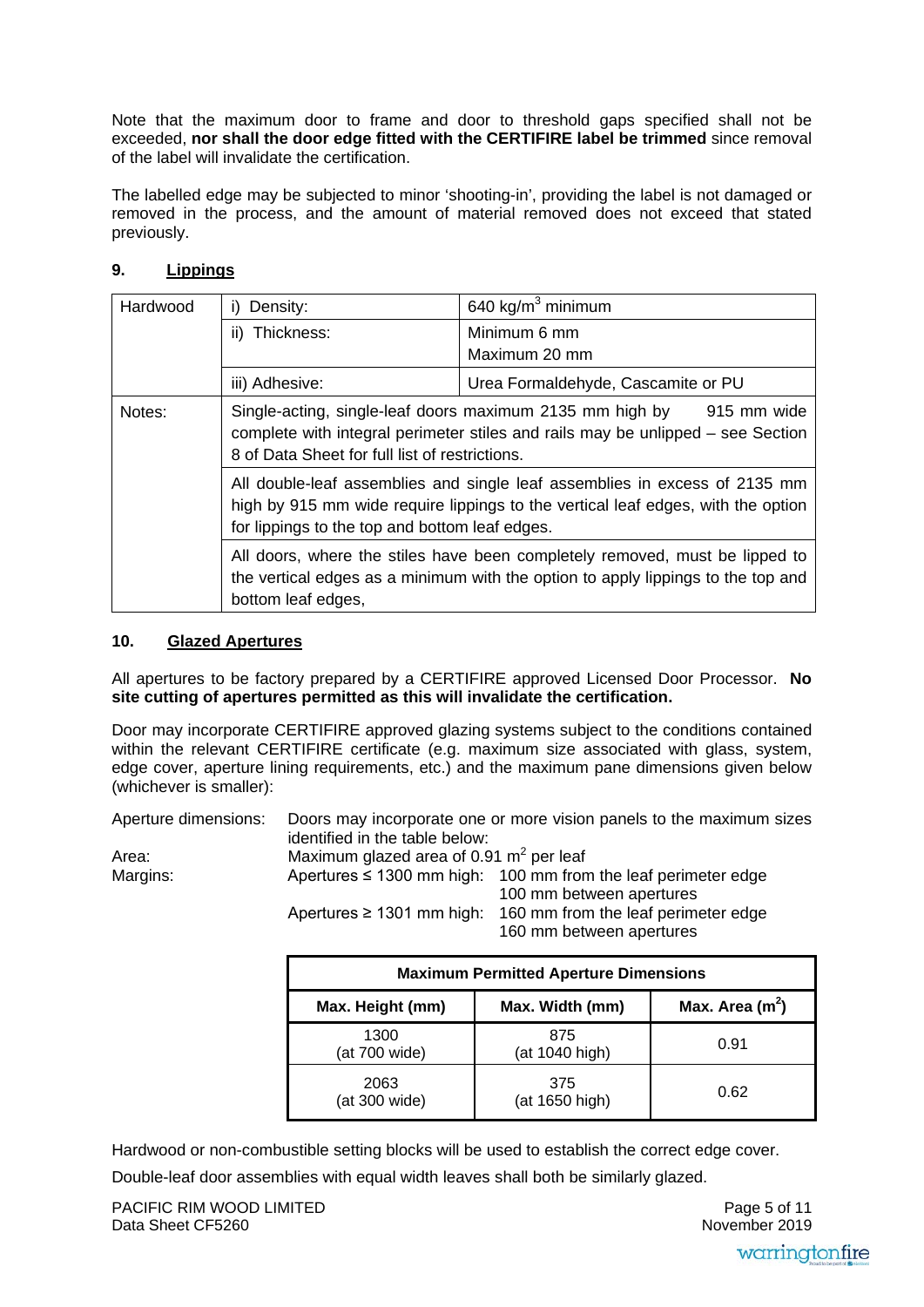**Non-insulating glasses:** 7.2 mm thick Pyroguard, 7 mm thick Pyroshield 2 or other CERTIFIRE approved glass subject to the conditions of the glass certificate.

| <b>Glass</b><br>Type | <b>Intumescent</b><br><b>System</b>                                                                           | <b>Bead</b><br><b>Dimensions</b>                                                                                                      | <b>Bead</b><br><b>Density</b>   | <b>Fixings</b>                                                                                       | Max. Height<br>(mm)   | Max. Width<br>(mm)    | Max.<br>Dia. | Max.<br>Area<br>(m <sup>2</sup> ) |
|----------------------|---------------------------------------------------------------------------------------------------------------|---------------------------------------------------------------------------------------------------------------------------------------|---------------------------------|------------------------------------------------------------------------------------------------------|-----------------------|-----------------------|--------------|-----------------------------------|
| 7 mm Pyroshield 2    | Sealmaster<br>Fireglaze<br>intumescent<br>$master - 2 mm$<br>thick                                            | 20 mm high by<br>22 mm wide<br>splayed<br>including a 5 by<br>5 mm bolection<br>$(12 \text{ mm} +/-1 \text{ mm})$<br>edge cover)      | Hardwood<br>min<br>640 kg/ $m3$ | 50 mm long<br>No.6 screws<br>50 mm in from<br>the corners<br>and at max<br>200 mm<br>centres         | 1300<br>(at 700 wide) | 875<br>(at 1040 high) | N/A          | 0.91                              |
| 7.2 mm Pyroguard     | Intumescent<br>Seals<br>Therm-A-Strip<br>10 by 2 mm<br>thick between<br>the glass and<br>bead – both<br>sides | 25 mm high by<br>24 mm wide<br>splayed 13°<br>including a<br>10 mm high by<br>8 mm wide<br>bolection<br>(15 mm +/-1 mm<br>edge cover) | Hardwood<br>min<br>640 kg/ $m3$ | 40 mm long<br>pins or No.6<br>screws 50 mm<br>in from the<br>corners and at<br>max 150 mm<br>centres | 2063<br>(at 300 wide) | 375<br>(at 1650 high) | N/A          | 0.62                              |

#### **11. Intumescent Seals**

CERTIFIRE certificated intumescent seals are required to be fitted to these doors as below.

#### **For door assemblies to BS476: Part 22 – classified as FD30:**

#### **Pyroplex 8500 Rigid Box Intumescent Seals**

| Door assembly configuration                                                                                     | <b>Position</b>  | <b>Required Intumescent Protection</b>                                         |  |
|-----------------------------------------------------------------------------------------------------------------|------------------|--------------------------------------------------------------------------------|--|
| Flamebreak FF630 & 630<br>Single-Acting, Single-Leaf                                                            | Head             | Single 10 mm wide by 4 mm thick<br>(fitted centrally)                          |  |
| Latched / Unlatched<br>(max. 2540 mm high or 1076 mm wide<br>$-2.63$ m <sup>2</sup> max. area)                  | Vertical         | Single 10 mm wide by 4 mm thick<br>(fitted centrally)                          |  |
| <b>Flamebreak 430</b>                                                                                           | Head             | 2No. 10 mm wide by 4mm thick<br>(fitted centrally - 10 mm apart)               |  |
| Single-Acting, Double-Leaf<br>Latched / Unlatched<br>Square meeting edges<br>(max. 2900 mm high or 1250 mm wide | Hanging          | 2No. 10 mm wide by 4mm thick<br>(fitted centrally - 10 mm apart)               |  |
| $-3.16 \text{ m}^2 \text{ max. area}$                                                                           | Meeting<br>edges | 2No. 10 mm wide by 4mm thick<br>(centrally - 10 mm apart to primary leaf only) |  |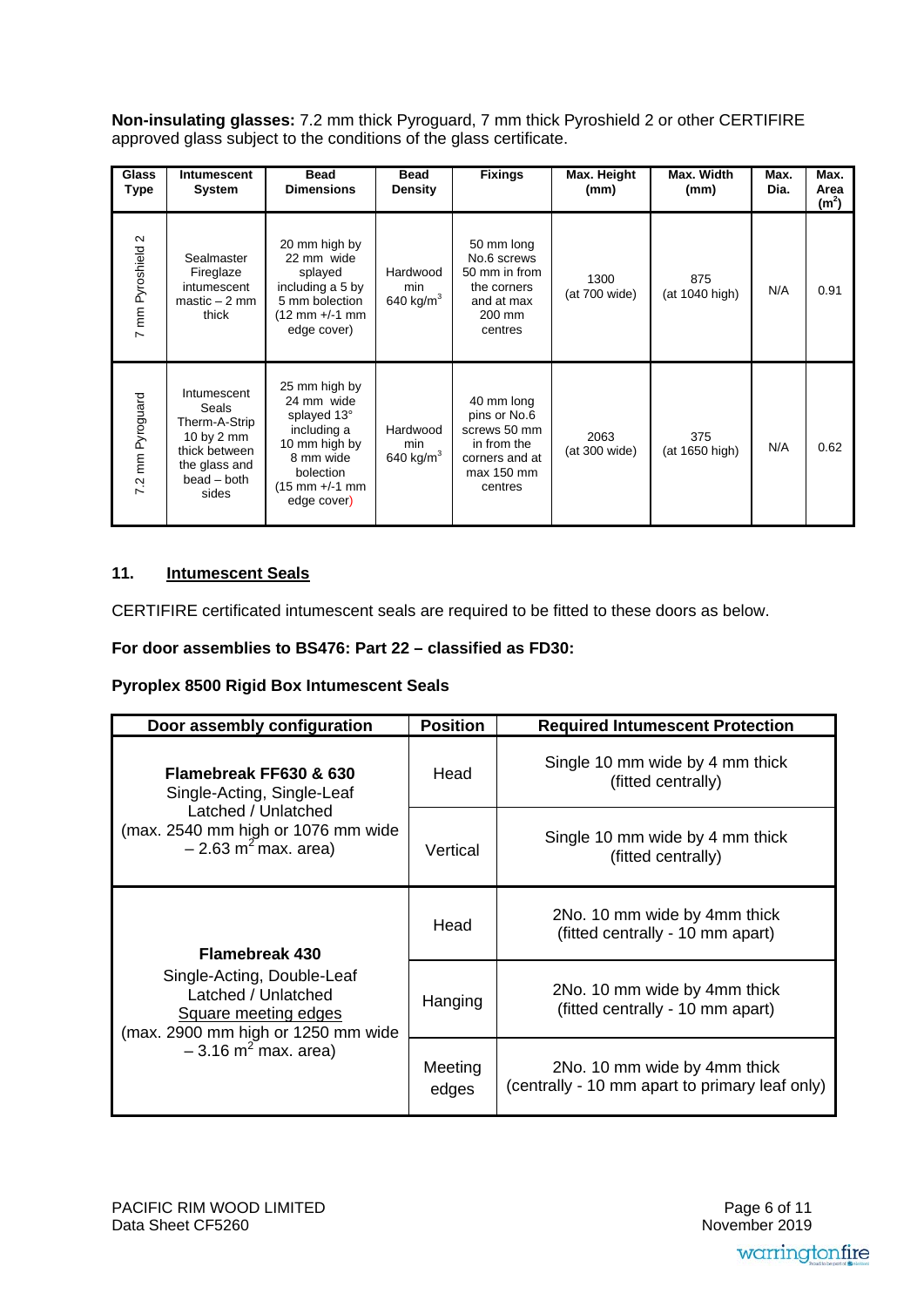#### **Lorient 617 Intumescent Seals**

| Door assembly configuration                                                                   | <b>Position</b>  | <b>Required Intumescent Protection</b>                                                                                |  |
|-----------------------------------------------------------------------------------------------|------------------|-----------------------------------------------------------------------------------------------------------------------|--|
| Flamebreak FF630 & 630<br>Single-Acting, Single-Leaf                                          | Head             | Single 15 mm wide by 4 mm thick<br>(fitted centrally)                                                                 |  |
| Latched / Unlatched<br>(max. 2216 mm high or 931 mm wide<br>$-2.03$ m <sup>2</sup> max. area) | Vertical         | Single 15 mm wide by 4 mm thick<br>(fitted centrally)                                                                 |  |
| Flamebreak FF630 & 630                                                                        | Head             | Single 20 mm wide by 4 mm thick<br>(fitted centrally)                                                                 |  |
| Single-Acting, Double-Leaf<br>Latched / Unlatched<br>Square meeting edges                     | Hanging          | Single 20 mm wide by 4 mm thick<br>(fitted centrally)                                                                 |  |
| (max. 2600 mm high or 1150 mm wide<br>$-2.61$ m <sup>2</sup> max. area)                       | Meeting<br>edges | Single 20 mm wide by 4 mm thick<br>(centrally in the primary leaf meeting edge)                                       |  |
| <b>Flamebreak 430</b><br>Single-Acting, Single-Leaf                                           | Head             | Single 15 mm wide by 4 mm thick<br>(fitted centrally)                                                                 |  |
| Latched / Unlatched<br>(max. 2600 mm high or 1150 mm wide<br>$-2.9$ m <sup>2</sup> max. area) | Vertical         | Single 15 mm wide by 4 mm thick<br>(fitted centrally)                                                                 |  |
| <b>Flamebreak 430</b><br>Single-Acting, Single-Leaf                                           | Head             | Single 25 mm wide by 4 mm thick<br>(fitted centrally)                                                                 |  |
| Latched<br>(max. 3261 mm high or 1486 mm wide<br>$-4.56$ m <sup>2</sup> max. area)            |                  |                                                                                                                       |  |
| Unlatched<br>(max. 2698 mm high or 1303 mm wide<br>$-3.11 \text{ m}^2 \text{max}$ . area)     | Vertical         | Single 25 mm wide by 4 mm thick<br>(fitted centrally)                                                                 |  |
| <b>Flamebreak 430</b>                                                                         | Head             | Single 25 mm wide by 4 mm thick<br>(fitted centrally)                                                                 |  |
| Single-Acting, Double-Leaf<br>Latched / Unlatched<br>12 mm offset rebated meeting edges       | Hanging          | Single 25 mm wide by 4 mm thick<br>(fitted centrally)                                                                 |  |
| (max. 2541 mm high or 1075 mm wide<br>$-2.73$ m <sup>2</sup> max. area)                       | Meeting<br>edges | Single 10 mm wide by 4 mm thick<br>(fitted in both leaves - centrally within the<br>base of the rebate                |  |
| <b>Flamebreak 430</b>                                                                         | Head             | Single 25 mm wide by 4 mm thick<br>(fitted centrally)                                                                 |  |
| Single-Acting, Double-Leaf<br>Latched / Unlatched<br>Square meeting edges                     | Hanging          | Single 25 mm wide by 4 mm thick<br>(fitted centrally)                                                                 |  |
| (max. 2541 mm high or 1075 mm wide<br>$-2.73$ m <sup>2</sup> max. area)                       | Meeting<br>edges | Single 10 mm wide by 4 mm thick<br>(fitted in both leaves - fitted unopposed -<br>6 mm from the opening/closing face) |  |

Latched or unlatched, single acting, single-leaves with maximum leaf dimensions 2040 mm high by 926 mm wide and of a minimum thickness of 43 mm may utilise alternative Intumescents inline with the relevant CERTIFIRE approval for the proposed intumescent seal. All seals to be CERTIFIRE approved to Technical Schedule 35.

All other door assembly configurations should include the specific intumescent size type and location as specified within the data sheet.

PACIFIC RIM WOOD LIMITED Data Sheet CF5260

 November 2019Page 7 of 11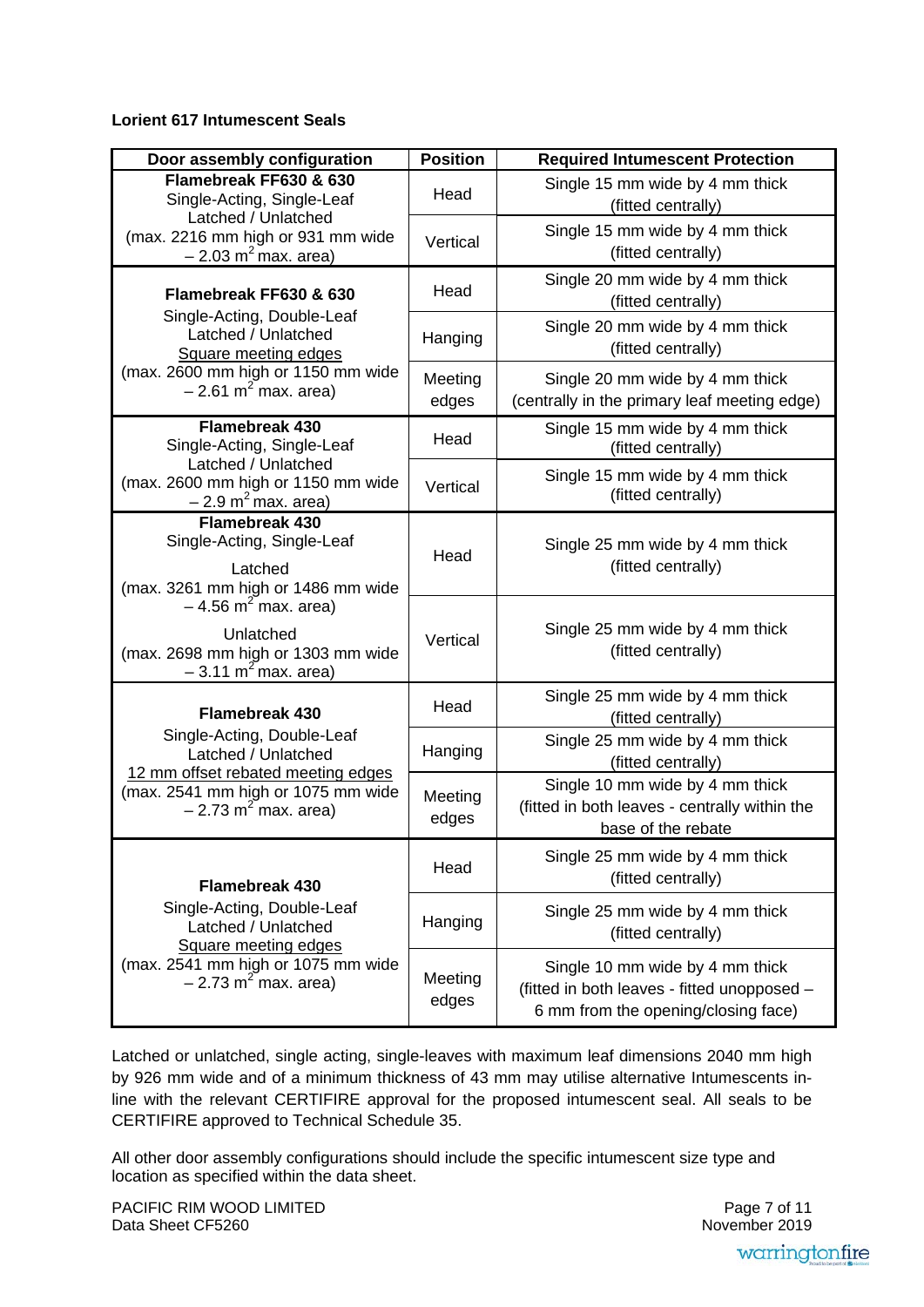Seals may be interrupted at hinge and latch positions.

Smoke seals may be included subject to the conditions contained within the relevant CERTIFIRE certificate for the smoke seal.

#### **12. Hinges**

| Number:                    | 3No. per leaf (minimum)                                                                                                    |                     |  |  |
|----------------------------|----------------------------------------------------------------------------------------------------------------------------|---------------------|--|--|
| Type:                      | Steel butt, journal supported fixed or loose pin. Any washers or ball<br>bearings to be of steel.                          |                     |  |  |
| Positions*:                | 200 mm from the head of the leaf and 230-302 mm from the base of<br>the door leaf. 3rd hinge positioned central in height. |                     |  |  |
| Dimensions:                | Blade height:                                                                                                              | 100 mm (+/- 20%)    |  |  |
|                            | Blade width:                                                                                                               | $30$ mm $-35$ mm    |  |  |
|                            | <b>Blade thickness:</b>                                                                                                    | $3$ mm (+/- 0.5 mm) |  |  |
|                            | Knuckle dia.:                                                                                                              | 14 mm $(+/- 1$ mm)  |  |  |
| Fixings:                   | Minimum 3 No. steel screws                                                                                                 |                     |  |  |
| Minimum No.8 by 30 mm long |                                                                                                                            |                     |  |  |
| Intumescent: protection**  | Not required                                                                                                               |                     |  |  |
|                            |                                                                                                                            |                     |  |  |

Hinges shall be CE Marked against EN 1935 for use on 30 minute timber fire doors

\* The datum in all cases is the centreline of the hinge.

\*\* This specification overrides any requirement for additional intumescent identified in the hinge manufacturer's certification providing the hinge specification falls within the parameters identified above, specifically maximum dimensions and material.

Any other CERTIFIRE approved hinge may be fitted, providing the hinge dimension are no greater than 10% in blade width and 25% in blade height from that approved above.

Where the Certifire approved hinge exceeds the specification given above, the minimum requirement for intumescent protection to the hinges, by-passing perimeter intumescent, and the material density and thickness for the door and frame elements given in the hinge manufacture's CERTIFIRE certificate shall apply.

Any other CERTIFIRE approved hinges may be used, subject to the conditions contained within the relevant certificate.

#### **13. Locks and Latches**

Locks/latches are not necessary, however where fitted shall be CE Marked for use on 30 minute timber fire doors.

| Max. case dimension      | 165 mm high x 98 mm deep x 20 mm wide                      |
|--------------------------|------------------------------------------------------------|
| Max. forend dimension    | 235 mm high x 20 mm wide                                   |
| Max. keep dimension      | 196 mm high x 29 mm wide (excluding latch plate)           |
| Latchbolt material:      | Steel or brass                                             |
| Position:                | Max. 1100 mm from bottom of door to centreline of lockcase |
| Intumescent protection*: | Not required                                               |
| Configuration            | Square / unrebated meeting stiles only                     |

Mortice type, automatic (sprung) latch bolt, cylinder rim nightlatches and knobsets: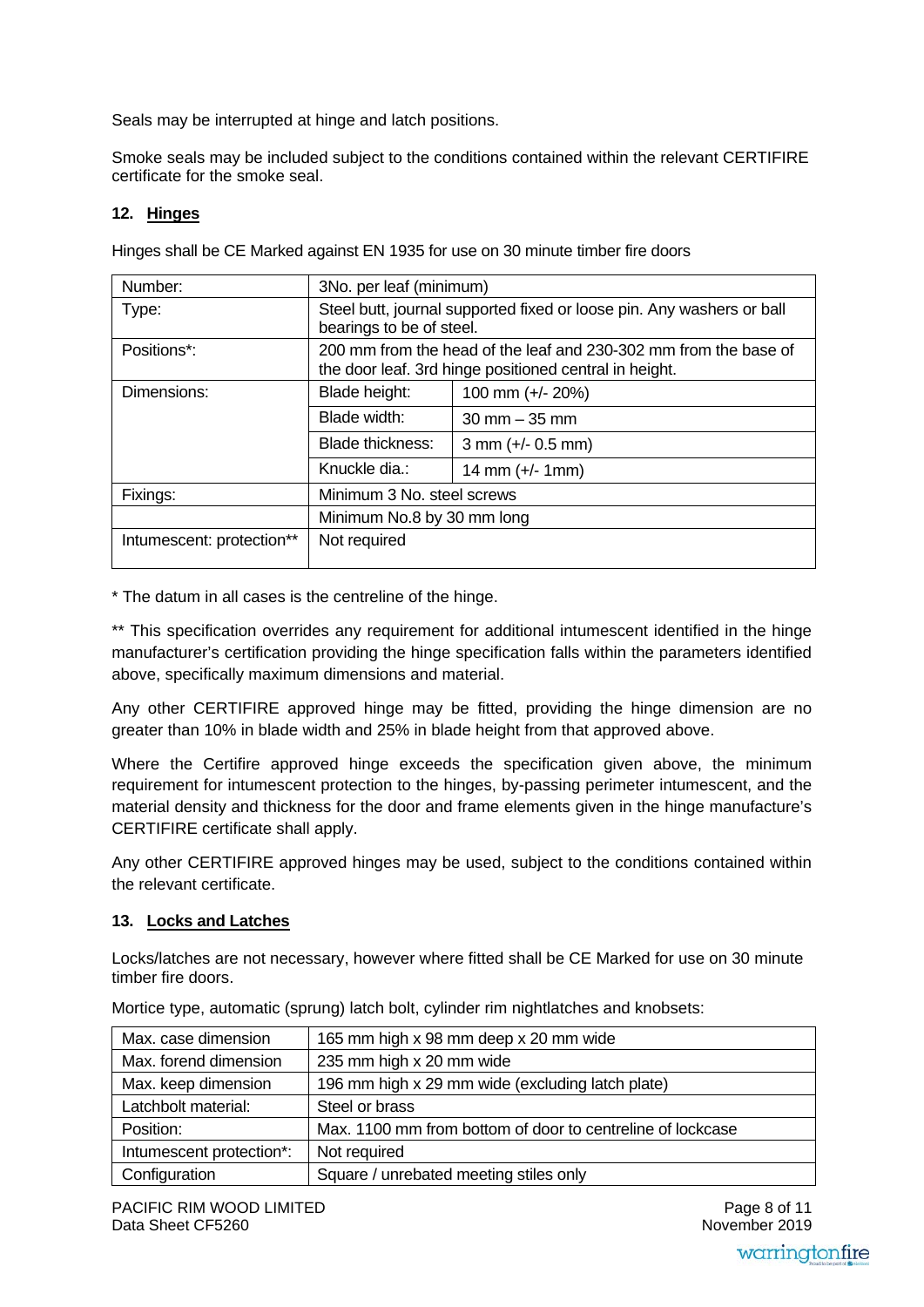Tubular latches:

| Max. forend dimension    | 57 mm high x 26 mm wide                                    |
|--------------------------|------------------------------------------------------------|
| Latchbolt material:      | Steel or brass                                             |
| Position:                | Max. 1100 mm from bottom of door to centreline of lockcase |
| Intumescent protection*: | Not required                                               |
| Configuration            | Square or offset rebated meeting stiles**                  |

\* This specification overrides any requirement for additional intumescent identified in the lock manufacturer's certification providing the lock/latch specification falls within the parameters identified above, specifically maximum dimensions and material.

Any other CERTIFIRE approved lock/latch may be fitted, providing no lock/strikeplate dimension is more than 25% of that approved above and subject to the conditions contained within the relevant certificate.

Where the Certifire approved lock/latch exceeds the specification given above, the minimum requirement for intumescent protection to the locks, latches and strikeplates, by-passing perimeter intumescent, and the material density and thickness for the door and frame elements given in the lock/latch manufacture's CERTIFIRE certificate shall apply.

\*\* Rebated meeting stiles to be offset in accordance with the following details:

- Primary / Active leaf: 12 mm deep by 17 mm wide rebate
- Secondary / Inactive leaf: 12 mm deep by 27 mm wide rebate

Recessing for locks should result in a tight fit, allowing for any intumescent protection where required.

No restriction on type and material of mechanical lever handles and knobs.

The use of mechanical locks in conjunction with electromechanical handles must be either CERTIFIRE approved for the application or subject to specific appraisal.

#### **14. Self-Closing Devices**

All doors are required to be fitted with a CERTIFIRE certificated self-closing device. The exceptions are doors kept locked shut such as service access doors. Note: closers with mechanical hold-open mechanisms are not permitted to be used. Building Regulations may identify locations within domestic locations where self-closing devices are not mandatory.

The closers shall have a power rating appropriate to the leaf sizes, subject to the closer having the ability to close the door from any angle and against any latch and/ or seals fitted. The closer shall have the ability to provide a minimum size 3 closing force. Where doors are unlatched a minimum size 3 shall be maintained.

Closers shall be CE Marked against EN 1154 and categorised as grade 1 – suitable for use on fire / smoke door assemblies.

CERTIFIRE approved closers for use with timber doors and composite frames (ITC) must be CERTIFIRE approved for this configuration specifically.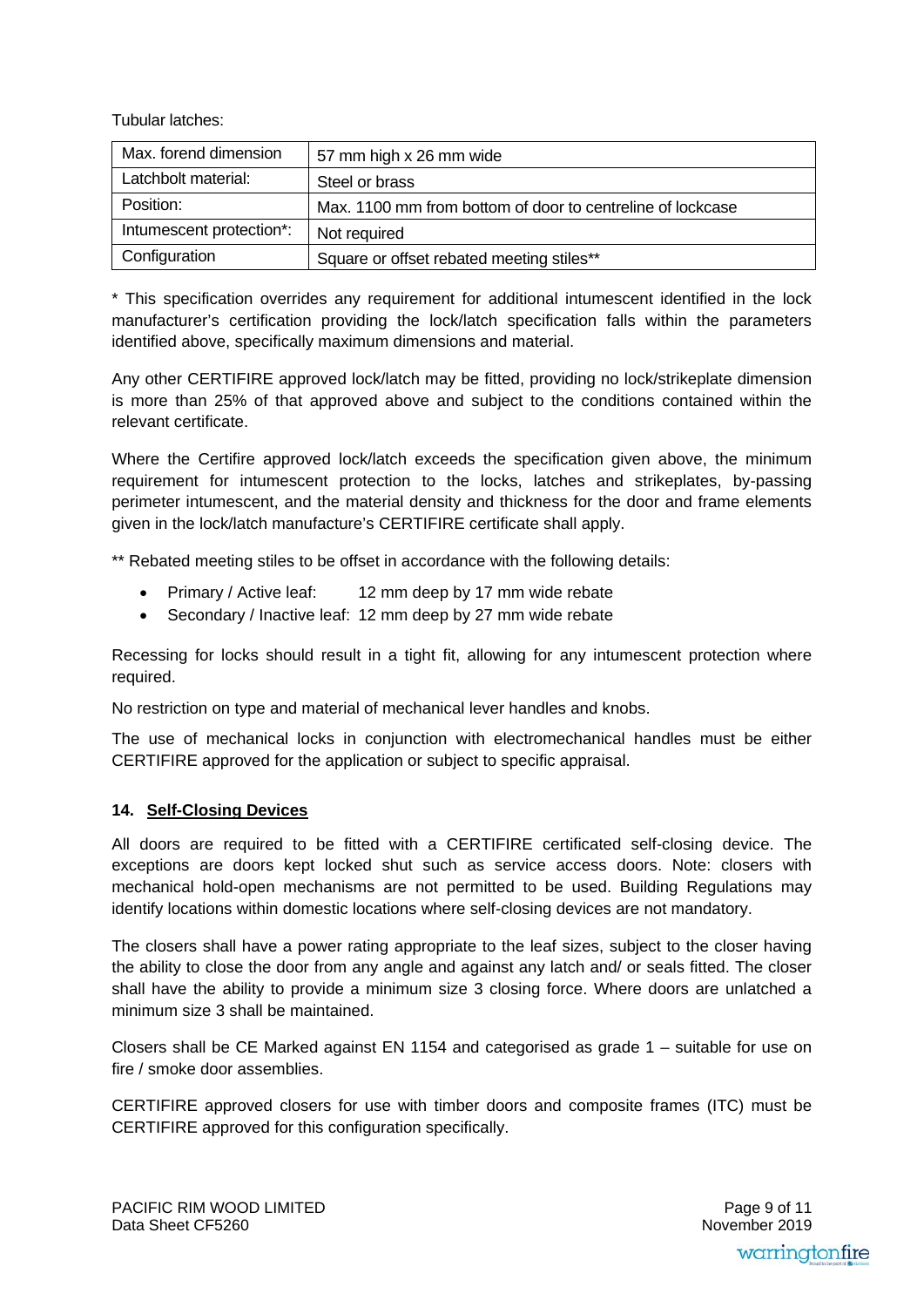#### 14a Surface mounted overhead closers

Any CERTIFIRE approved surface mounted overhead closer may be fitted, subject to the conditions contained within the relevant certificate.

#### 14b Transom Mounted and Concealed Closers

Not permitted

14c Floor Springs

Not permitted

#### **15. Ancillary items**

#### **15a Protection plates and signage**

Surface mounted plastic, steel, aluminium or brass plates are acceptable on the basis that:

- < 2mm thick
- Do not occupy more than 20% of the door leaf in total, or exceed 500mm in height for kickplates and 300mm for mid-plates, whichever is the smaller.
- Do not wrap around the vertical edges, and on the closing face do not extend beneath the door stops (generally 40-50mm narrower than door width)
- Plates/signage can be bonded with a thermally softening adhesive. Additionally screws may be used.

#### **15b Flushbolts**

#### Not permitted

Secondary leaf may be secured using surface mounted bolts, attached to either the opening or closing face.

#### **15c Pull Handles**

Screw-fixed, bolt-fixed from the back and back-to-back fixed pull handles of steel, brass, aluminium and nylon coated, are permitted providing any through-bolt fixing is of steel.

#### **15d. Air transfer grilles**

#### **No site cutting of apertures permitted as this will invalidate the certification.**

Where apertures are pre-cut by a CERTIFIRE approved Licensed Door Processor, Intumescent Air Transfer Grilles may be fitted on site by NON-CERTIFIRE approved staff, however, the Intumescent Air Transfer Grilles shall be CERTIFIRE approved for use in FD30 timber based doors. The air transfer grilles must be fitted into apertures prepared in line with the relevant CERTIFIRE certificate for the air transfer grille. Care must be taken to ensure all fitting instructions are followed, including any constraints imposed by the CERTIFIRE certificate with regards to position of the air transfer grille within the door.

#### **15e. Letter Plates**

Where letter plates are fitted, the aperture for a letter plate may be formed on site by NON-CERTIFIRE approved staff, however, the letter plates shall be CERTIFIRE approved for use in

 November 2019Page 10 of 11